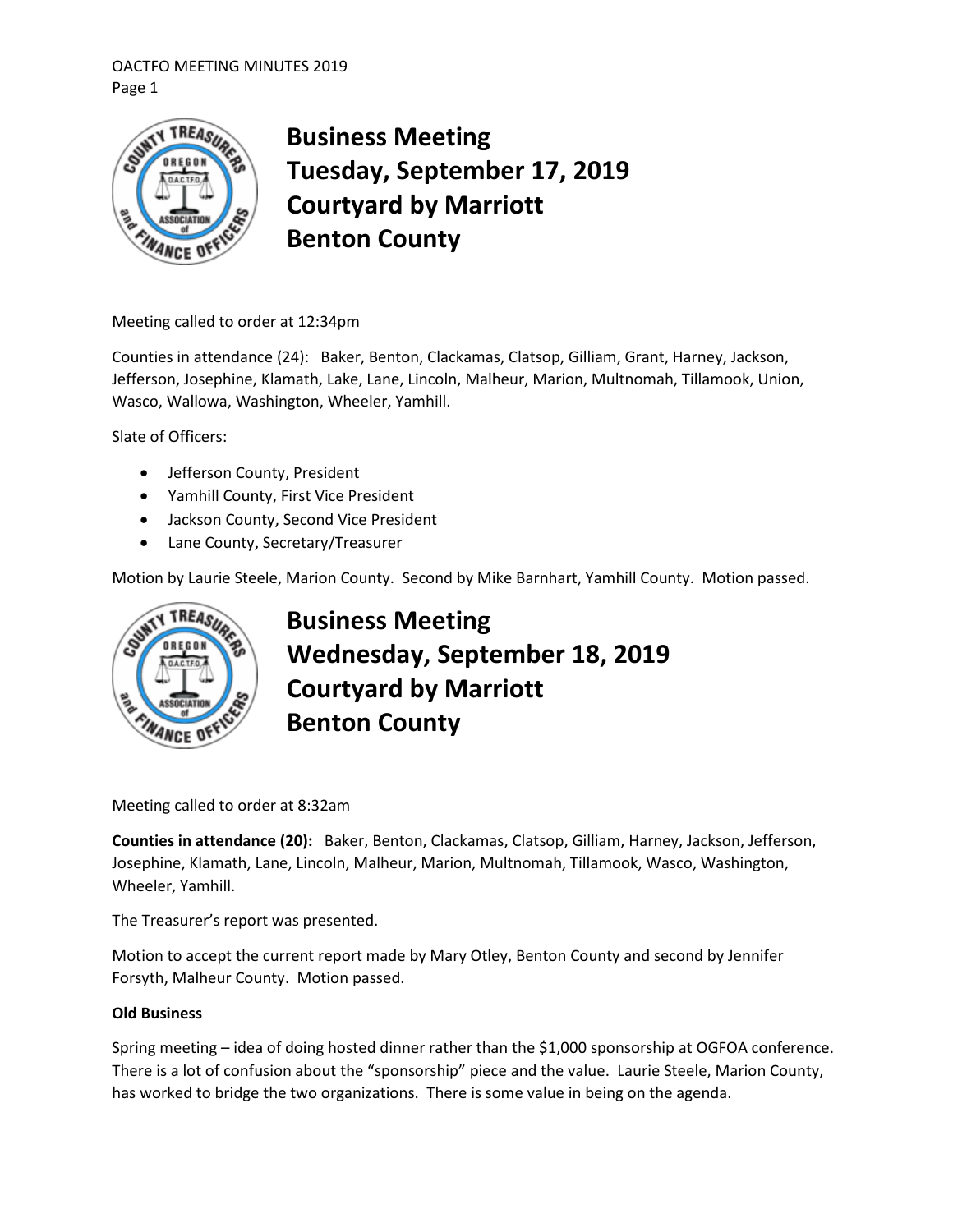#### OACTFO MEETING MINUTES 2019 Page 2

Mike Middleton, Wasco County motioned to continue to pay the \$1,000 sponsorship and have an evening social. Laurie Steele, Marion County, second. Motion carried.

#### **New Business**

**Board Retreat –** the Board will be having a meeting to review bylaws and procedure manual, specifically:

- Update for technology
- Flexibility on date
- Bylaw approval
- Registration process
- Primer update

**Proposed budget for 2020 conference -** Brandie Mcnamee, Jefferson County

- Expenses higher due to location
- Hospitality hotels will not let us bring in our own
- Photography \$250 more picture frames
- Technology recording equipment

Ending fund balance approximately \$37k

Motion to approve budget by Mike Barnhart, Yamhill County, Second by Mary Otley, Benton County. Motion passed

## **Committee Reports**

*AOC Liaison –* Laurie Steele, Marion County. Looking for new Liaison. Meetings can be attended by phone. Brian Neva, Clackamas County new liaison. Back up is Jen from Yamill and Brandie from Jefferson.

*Audit* – Jennifer, Malheur County. We haven't had an audit in a while. Need to get back on track.

## *Budget Committee*

## *ByLaws*

*Legislative* - Laurie Steele, Marion County. Spoke about ORS 279C and retainage and Potential Refund **Credits** 

*Certification –* Alice Durflinger, Baker County. One new and two renewed. Discussion about continuing program. We will have a session at fall conference.

## *Education –* Mary Otley

*Hospitality –* Debbie Parsons. We are having struggles. Rooms are not big enough. Hotels are not allowing open bars and snacks brought in. Noise Factors.

#### *Policies and Procedures –* Gayle